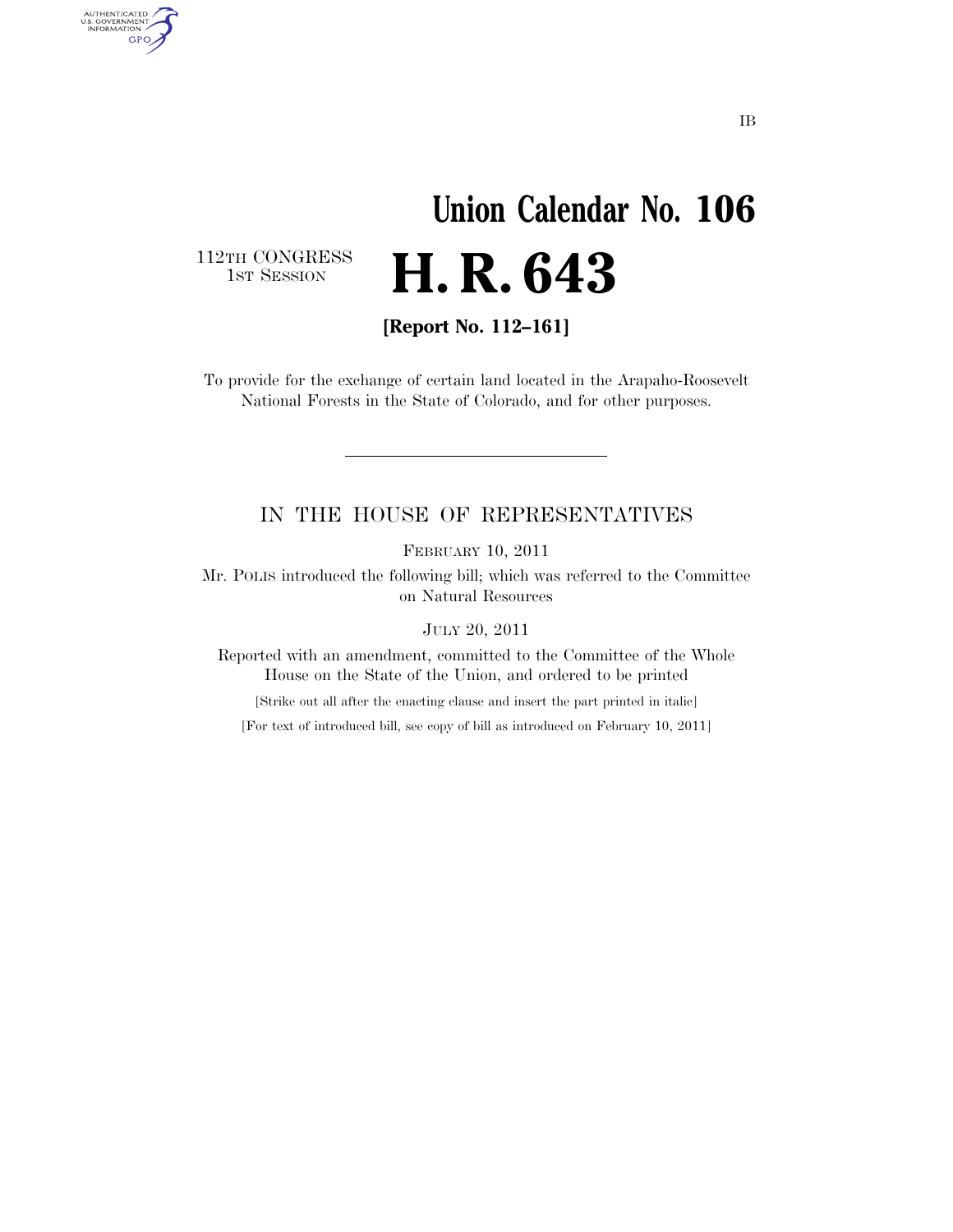## **A BILL**

2

To provide for the exchange of certain land located in the Arapaho-Roosevelt National Forests in the State of Colorado, and for other purposes.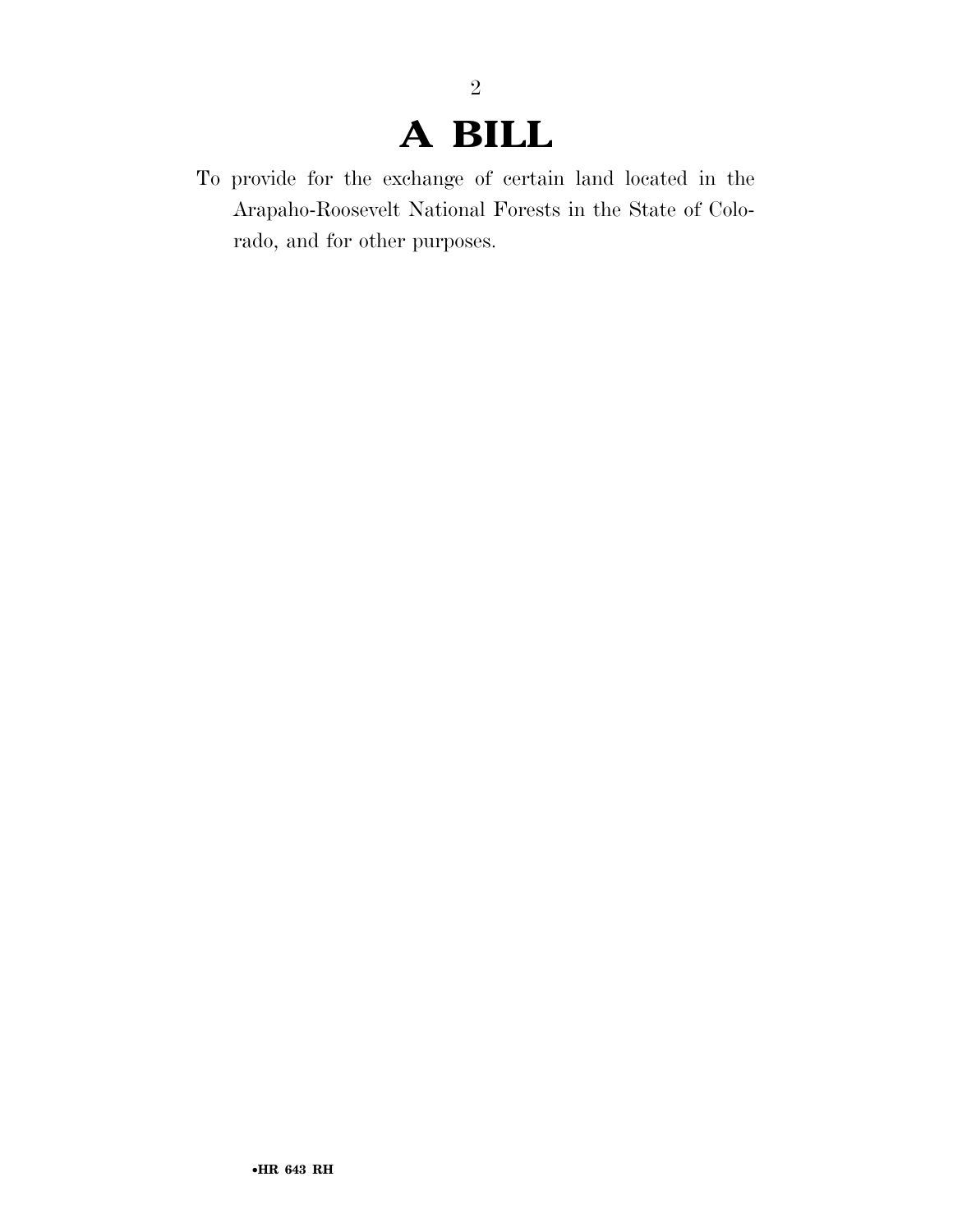| $\mathbf{1}$ | Be it enacted by the Senate and House of Representa-         |
|--------------|--------------------------------------------------------------|
| 2            | tives of the United States of America in Congress assembled, |
| 3            | <b>SECTION 1. SHORT TITLE.</b>                               |
| 4            | This Act may be cited as the "Sugar Loaf Fire Protec-        |
| 5            | tion District Land Exchange Act".                            |
| 6            | <b>SEC. 2. DEFINITIONS.</b>                                  |
| 7            | In this Act:                                                 |
| 8            | $(1)$ DISTRICT.—The term "District" means the                |
| 9            | Sugar Loaf Fire Protection District of Boulder, Colo-        |
| 10           | rado.                                                        |
| 11           | $(2)$ FEDERAL LAND.—The term "Federal land"                  |
| 12           | $means$ —                                                    |
| 13           | $(A)$ the parcel of approximately 1.52 acres                 |
| 14           | of land in the National Forest that is generally             |
| 15           | depicted on the map numbered 1, entitled                     |
| 16           | "Sugarloaf Fire Protection District Proposed                 |
| 17           | Land Exchange", and dated November 12, 2009;                 |
| 18           | and                                                          |
| 19           | $(B)$ the parcel of approximately 3.56 acres                 |
| 20           | of land in the National Forest that is generally             |
| 21           | depicted on the map numbered 2, entitled                     |
| 22           | "Sugarloaf Fire Protection District Proposed                 |
| 23           | Land Exchange", and dated November 12, 2009.                 |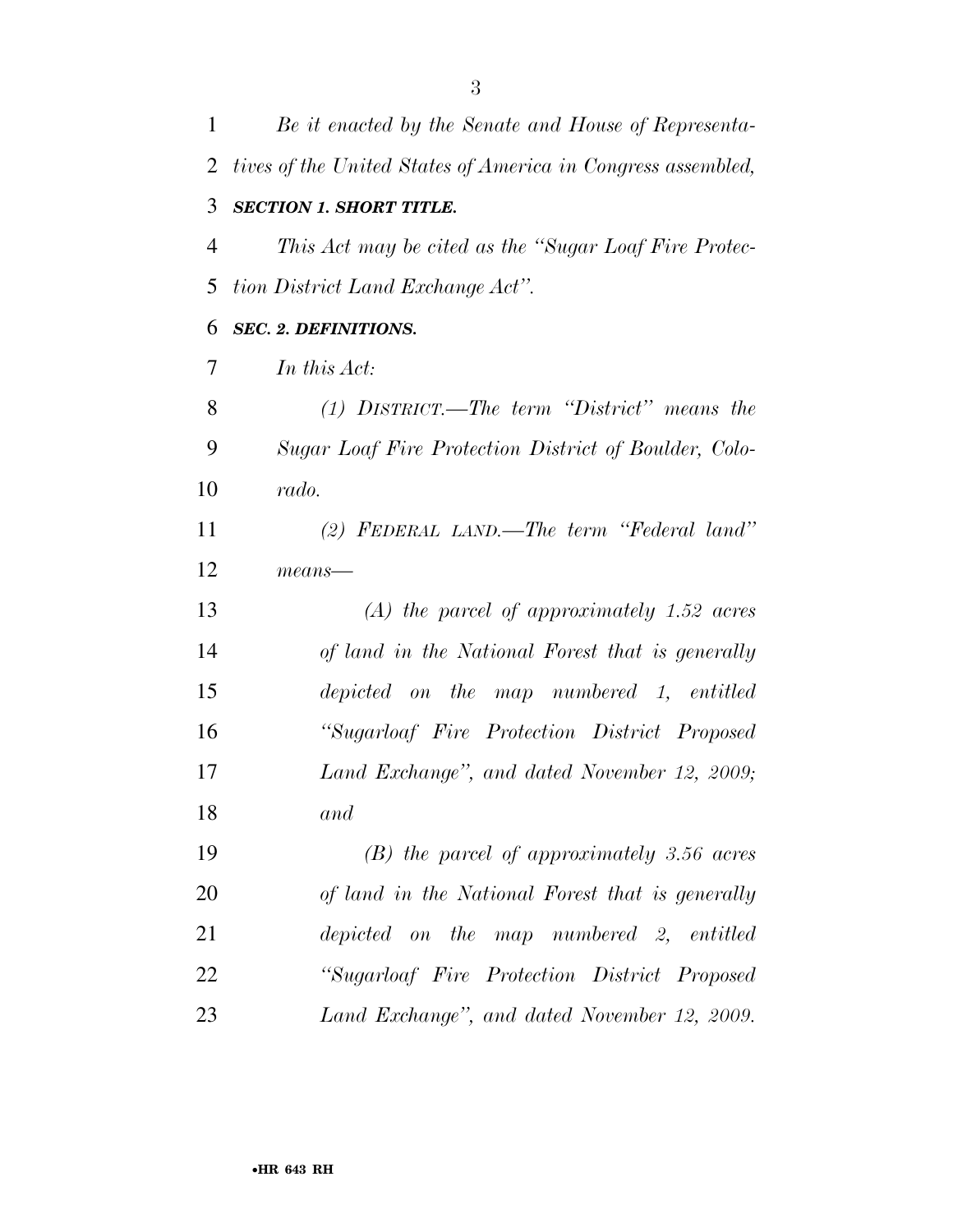*(3) NATIONAL FOREST.—The term ''National Forest'' means the Arapaho-Roosevelt National For-ests located in the State of Colorado.* 

 *(4) NON-FEDERAL LAND.—The term ''non-Fed- eral land'' means the parcel of approximately 5.17 acres of non-Federal land in unincorporated Boulder County, Colorado, that is generally depicted on the map numbered 3, entitled ''Sugarloaf Fire Protection District Proposed Land Exchange'', and dated No-vember 12, 2009.* 

 *(5) SECRETARY.—The term ''Secretary'' means the Secretary of Agriculture.* 

### *SEC. 3. LAND EXCHANGE.*

 *(a) IN GENERAL.—Subject to the provisions of this Act, if the District offers to convey to the Secretary all right, title, and interest of the District in and to the non-Federal land, and the offer is acceptable to the Secretary—* 

*(1) the Secretary shall accept the offer; and* 

 *(2) on receipt of acceptable title to the non-Fed- eral land, the Secretary shall convey to the District all right, title, and interest of the United States in and to the Federal land.* 

 *(b) APPLICABLE LAW.—Section 206 of the Federal Land Policy and Management Act of 1976 (43 U.S.C. 1716)*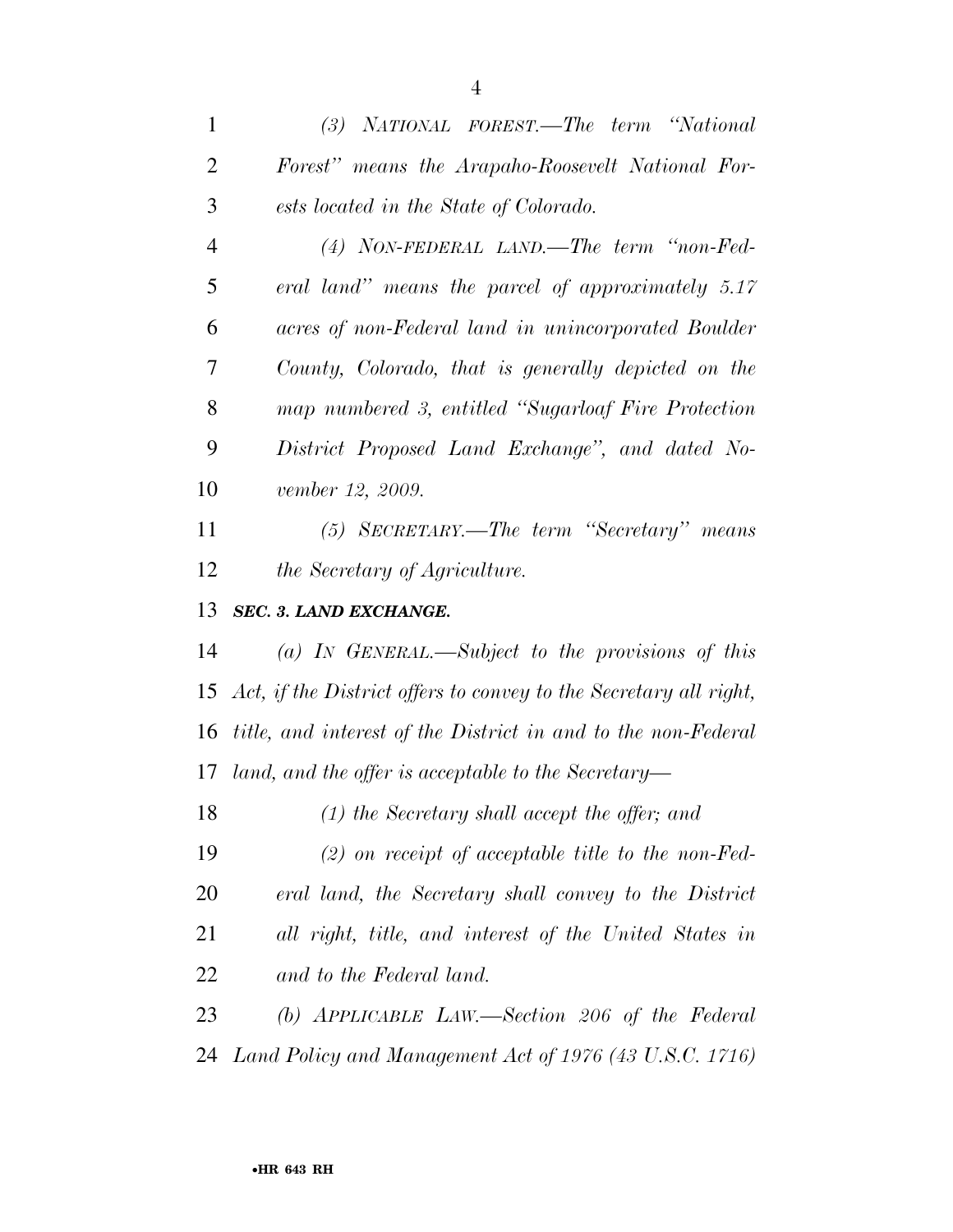| $\overline{2}$ | section (a), except that—                                      |
|----------------|----------------------------------------------------------------|
| 3              | $(1)$ the Secretary may accept a cash equalization             |
| $\overline{4}$ | payment in excess of 25 percent of the value of the            |
| 5              | Federal land; and                                              |
| 6              | $(2)$ as a condition of the land exchange under                |
| 7              | subsection $(a)$ , the District shall—                         |
| 8              | $(A)$ pay each cost relating to any land sur-                  |
| 9              | veys and appraisals of the Federal land and                    |
| 10             | non-Federal land; and                                          |
| 11             | $(B)$ enter into an agreement with the Sec-                    |
| 12             | retary that allocates any other administrative                 |
| 13             | costs between the Secretary and the District.                  |
| 14             | (c) ADDITIONAL TERMS AND CONDITIONS.—The land                  |
| 15             | exchange under subsection (a) shall be subject to—             |
| 16             | $(1)$ valid existing rights; and                               |
| 17             | $(2)$ any terms and conditions that the Secretary              |
| 18             | may require.                                                   |
| 19             | (d) TIME FOR COMPLETION OF LAND EXCHANGE.-It                   |
|                | 20 is the intent of Congress that the land exchange under sub- |
| 21             | section $(a)$ shall be completed not later than 1 year after   |
| 22             | the date of enactment of this Act.                             |
| 23             | (e) AUTHORITY OF SECRETARY TO CONDUCT SALE OF                  |
| 24             | <b>FEDERAL LAND.—</b>                                          |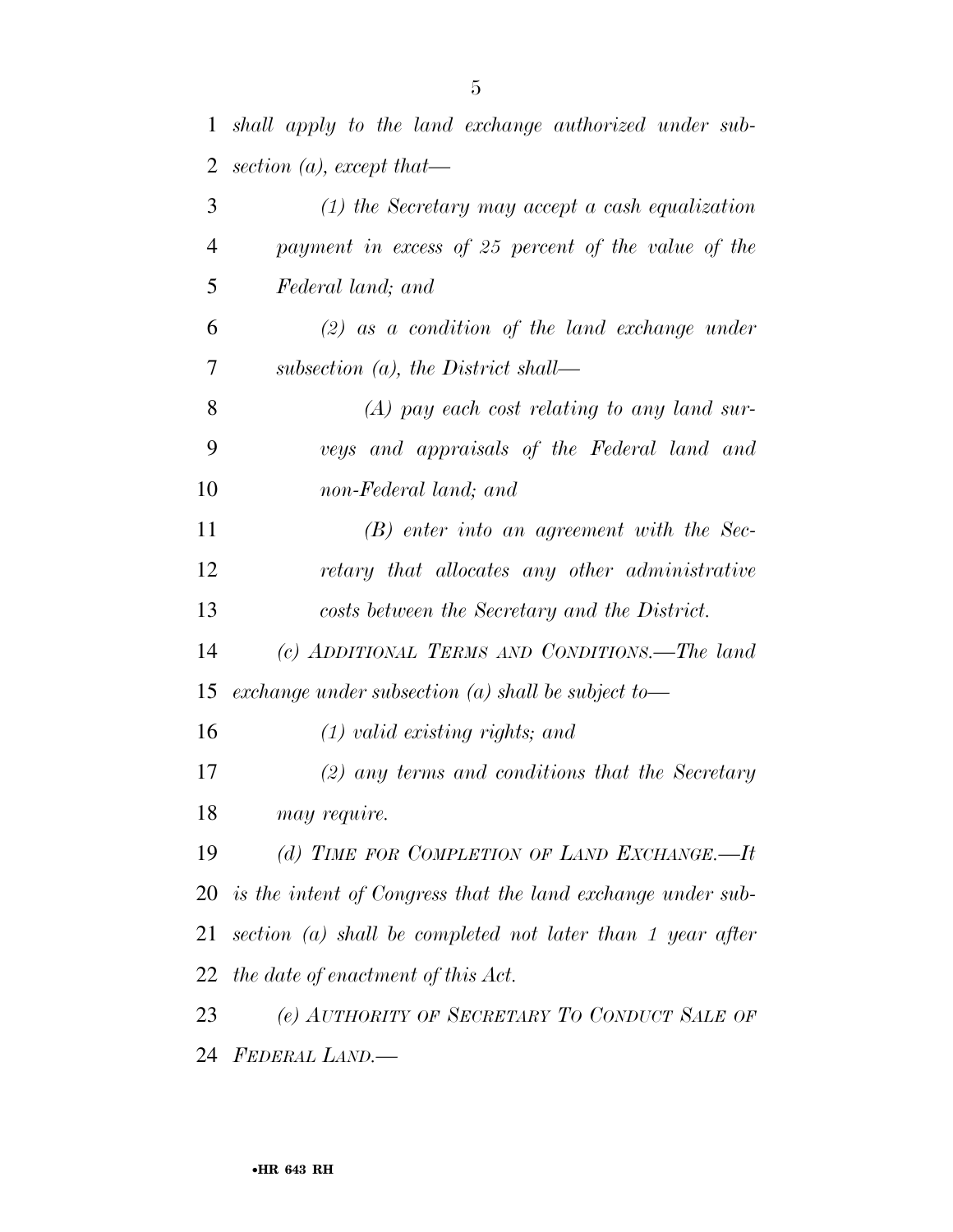| $\mathbf{1}$   | $(1)$ IN GENERAL.—In accordance with para-                      |
|----------------|-----------------------------------------------------------------|
| $\overline{2}$ | graph $(2)$ , if the land exchange under subsection $(a)$       |
| 3              | is not completed by the date that is 1 year after the           |
| $\overline{4}$ | date of enactment of this Act, the Secretary may offer          |
| 5              | to sell to the District the Federal land.                       |
| 6              | (2) VALUE OF FEDERAL LAND.—The Secretary                        |
| 7              | may offer to sell to the District the Federal land for          |
| 8              | the fair market value of the Federal land.                      |
| 9              | (f) MANAGEMENT AND STATUS OF ACQUIRED LAND.                     |
| 10             | The non-Federal land acquired by the Secretary under this       |
| 11             | section shall be—                                               |
| 12             | $(1)$ added to, and administered as part of, the                |
| 13             | National Forest; and                                            |
| 14             | $(2)$ managed by the Secretary in accordance                    |
| 15             | $with$ —                                                        |
| 16             | $(A)$ the Act of March 1, 1911 (commonly                        |
| 17             | known as the "Weeks Law") $(16 \text{ U.S.C. } 480 \text{ et }$ |
| 18             | seq.); and                                                      |
| 19             | $(B)$ any laws (including regulations) appli-                   |
| 20             | cable to the National Forest.                                   |
| 21             | (g) REVOCATION OF ORDERS; WITHDRAWAL.—                          |
| 22             | (1) REVOCATION OF ORDERS.—Any public order                      |
| 23             | withdrawing the Federal land from entry, appropria-             |
| 24             | tion, or disposal under the public land laws is re-             |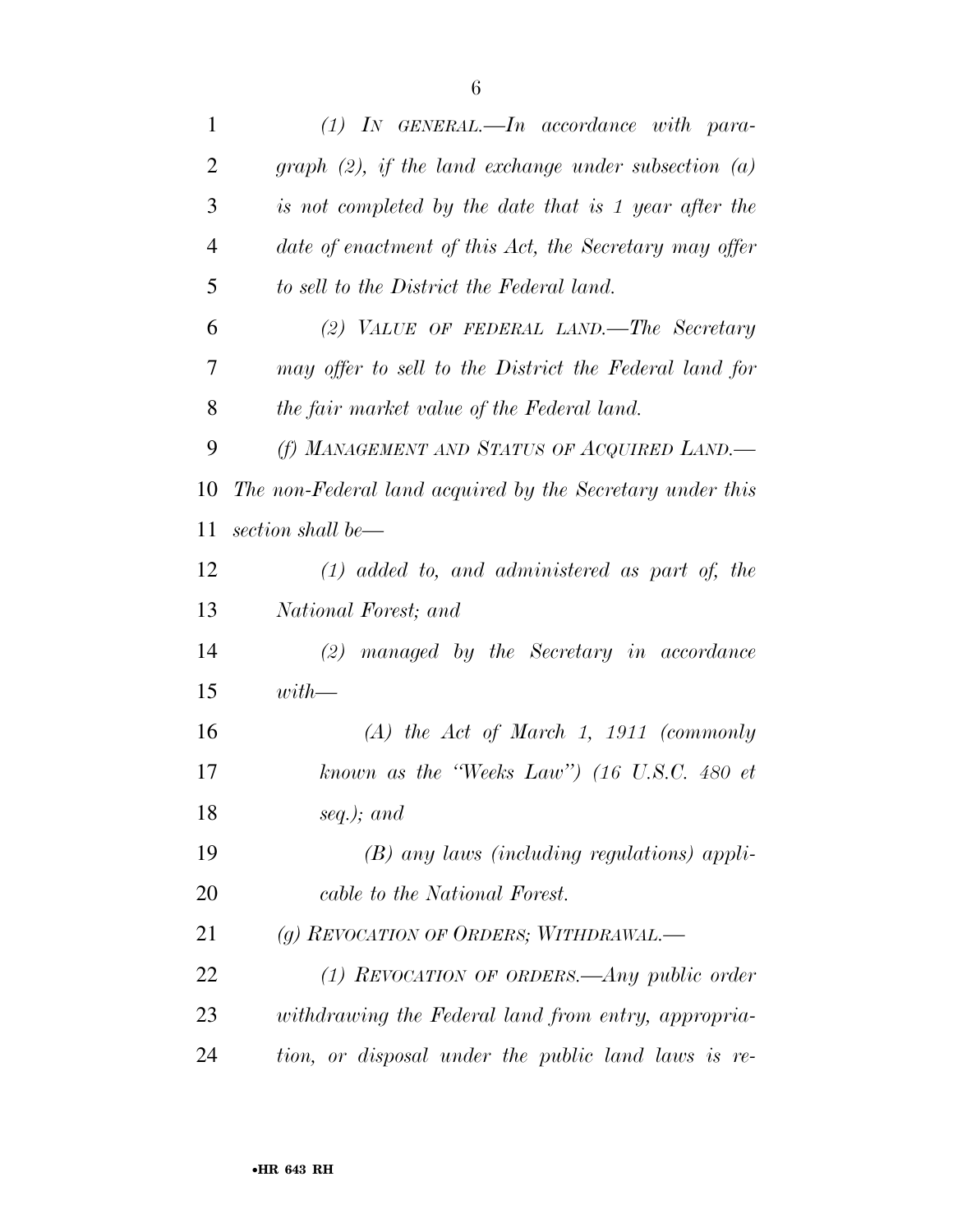| $\mathbf{1}$   | voked to the extent necessary to permit the conveyance |
|----------------|--------------------------------------------------------|
| 2              | of the Federal land to the District.                   |
| 3              | (2) WITHDRAWAL.—On the date of enactment of            |
| $\overline{4}$ | this Act, if not already withdrawn or segregated from  |
| 5              | entry and appropriation under the public land laws     |
| 6              | (including the mining and mineral leasing laws) and    |
| 7              | the Geothermal Steam Act of 1970 (30 U.S.C. 1001       |
| 8              | et seq.), the Federal land is withdrawn until the date |
| 9              | of the conveyance of the Federal land to the District. |